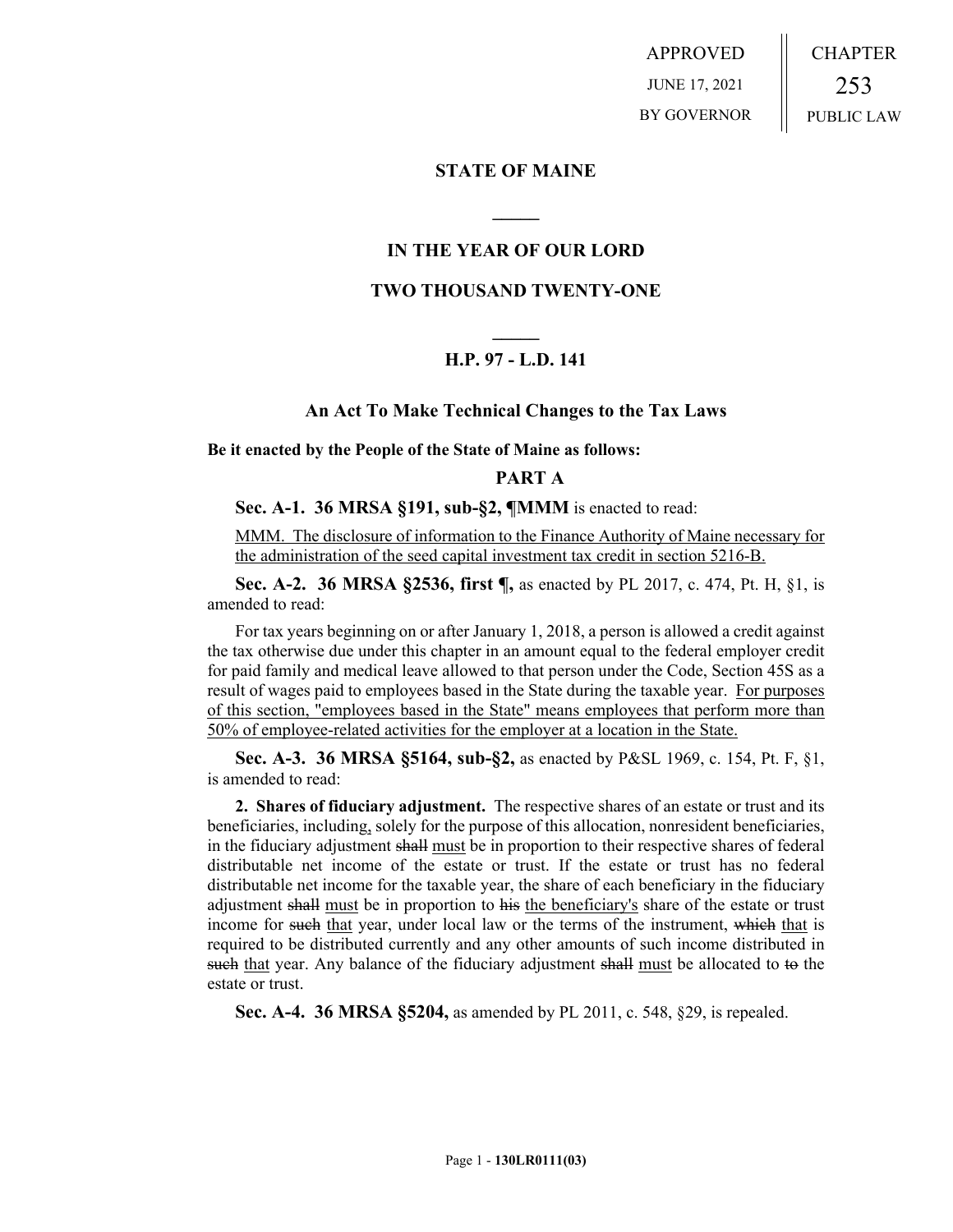**Sec. A-5. 36 MRSA §5204-A,** as amended by PL 2011, c. 380, Pt. N, §16 and affected by §19, is repealed.

**Sec. A-6. 36 MRSA §5219-UU, first ¶,** as enacted by PL 2017, c. 474, Pt. H, §2, is amended to read:

For tax years beginning on or after January 1, 2018, a person is allowed a credit against the tax otherwise due under this Part in an amount equal to the federal employer credit for paid family and medical leave allowed to that person under the Code, Section 45S as a result of wages paid to employees based in the State during the taxable year. For purposes of this section, "employees based in the State" means employees that perform more than 50% of employee-related activities for the employer at a location in the State.

**Sec. A-7. 36 MRSA §5220, sub-§4, ¶B,** as amended by PL 2005, c. 618, §15 and affected by §22, is further amended to read:

B. Gross Both distributable net income derived from or connected with sources in this State as determined in accordance with section 5142 as if the estate or trust were a nonresident individual and gross income of \$10,000 or more, regardless of the amount of Maine taxable income; or

**Sec. A-8. 36 MRSA §5221,** as amended by PL 1985, c. 783, §§39 and 40, is further amended to read:

#### **§5221. Joint returns by husband and wife spouses**

**1. General.** A husband and wife Spouses may make a joint return with respect to the tax imposed by this Part even though one of the spouses has neither gross income nor deductions except that:

A. No A joint return shall may not be made under this part Part if the spouses are not permitted to file a joint federal income tax return.;

B. If the federal income tax liability of either spouse is determined on a separate federal return, their income tax liabilities under this Part shall must be determined on separate returns.;

C. Except as provided in subsection 2, if the federal income tax liabilities of husband and wife the spouses are determined on a joint federal return, they shall file a joint return under this Part and their tax liabilities shall be are joint and several.; and

D. If neither spouse is required to file a federal income tax return and either or both are required to file an income tax return under this Part, they may elect to file separate or joint returns and pursuant to such election their liabilities shall be are separate or joint and several.

**2. Nonresidents.** If both husband and wife spouses are nonresidents and one has no Maine-source income, the spouse having Maine-source income shall file a separate Maine nonresident income tax return, as a single individual, in which event his the spouse's tax liability shall be is separate; but they may elect to determine their joint taxable income as nonresidents, in which case their liabilities shall be are joint and several.

If either husband or wife one spouse is a resident and the other is a nonresident, they shall file separate Maine income tax returns as single individuals, in which event their tax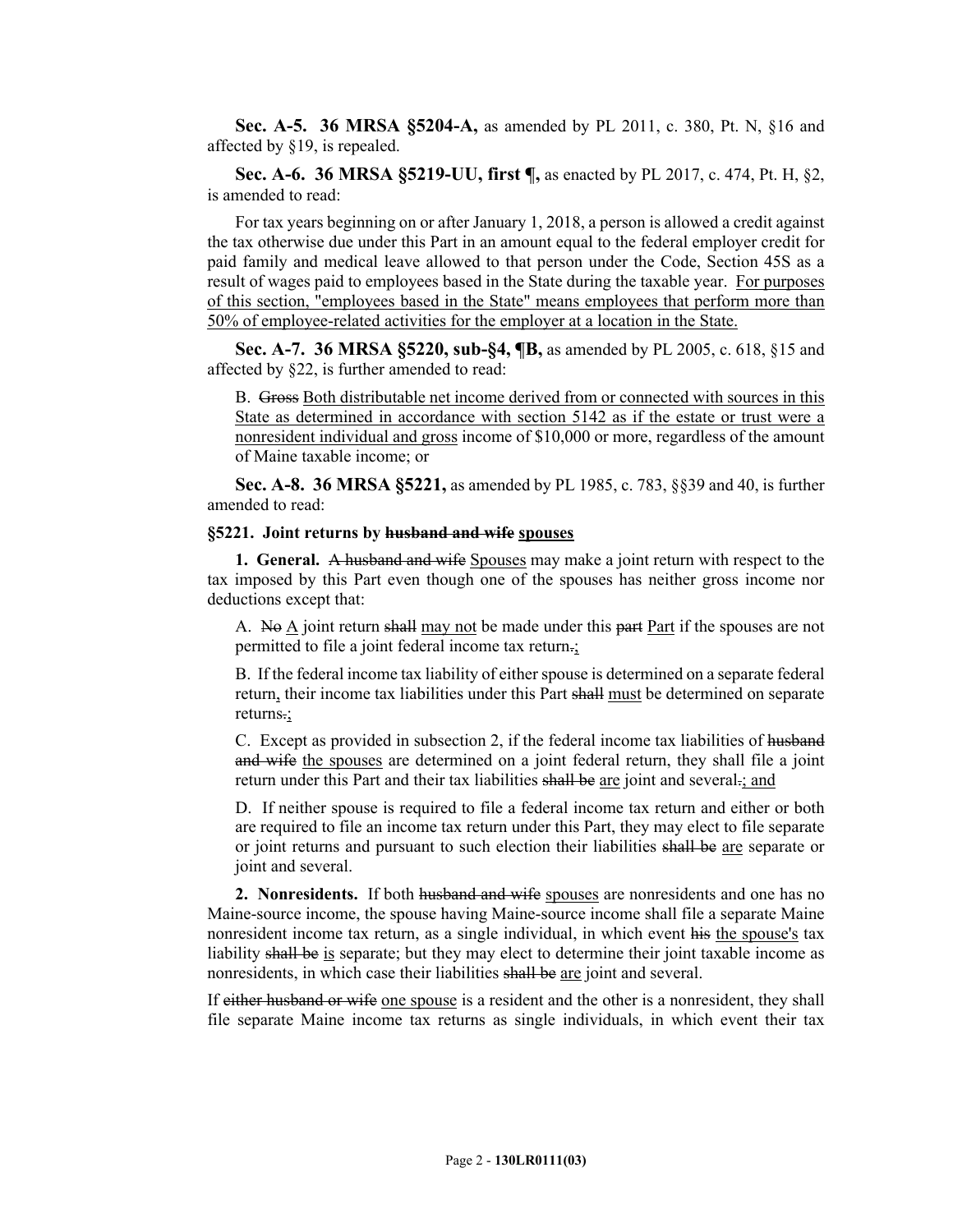liabilities shall be are separate; but they may elect to determine their joint taxable income as if both were residents and, in that case, their liabilities shall be are joint and several.

**Sec. A-9. 36 MRSA §5228, sub-§6,** as repealed and replaced by PL 1985, c. 691, §§35 and 48, is amended to read:

**6. Joint estimated tax payment.** If they are eligible to do so for federal tax purposes, a husband and wife spouses may jointly estimate tax as if they were one taxpayer, in which case the liability with respect to the estimated tax shall be is joint and several. If joint estimate payment is made, but husband and wife the spouses elect to determine their taxes under this chapter separately, the estimated tax for the year may be treated as the estimated tax of either husband or wife spouse, or may be divided between them, as they may elect.

**Sec. A-10. Application; retroactivity.** Those sections of this Part that amend the Maine Revised Statutes, Title 36, sections 2536, first paragraph and 5219-UU, first paragraph apply retroactively to tax years beginning on or after January 1, 2018.

### **PART B**

**Sec. B-1. 36 MRSA §1760, sub-§33,** as corrected by RR 2019, c. 1, Pt. A, §61, is amended to read:

**33. Diabetic supplies.** All equipment and supplies, whether medical or otherwise, used by the purchaser in the diagnosis or treatment of human diabetes.

**Sec. B-2. 36 MRSA §1760, sub-§104,** as enacted by PL 2019, c. 550, §1 and reallocated by RR 2019, c. 2, Pt. A, §35, is amended to read:

**104. Nonprofit youth camps.** Sales <u>occurring on or after June 16, 2020</u> to a nonprofit youth camps camp as defined in Title 22, section 2491, subsection 16 that are is licensed by the Department of Health and Human Services and receive receives an exemption from property tax under section 652, subsection 1.

**Sec. B-3. 36 MRSA §1760, sub-§105,** as enacted by PL 2019, c. 551, §1 and reallocated by RR 2019, c. 2, Pt. A, §36, is amended to read:

**105. Pet food assistance organization.** Sales occurring on or after June 16, 2020 to an incorporated nonprofit organization organized for the purpose of providing food or other supplies intended for pets at no charge to owners of those pets.

**Sec. B-4. 36 MRSA §1760, sub-§106,** as enacted by PL 2019, c. 552, §1 and reallocated by RR 2019, c. 2, Pt. A, §37, is repealed and the following enacted in its place:

**106. Locally organized member of nonprofit worldwide charitable organization.**  Sales occurring on or after June 16, 2020 to a community-based independent incorporated nonprofit member organization of a nonprofit worldwide charitable organization if the primary purpose of the community-based independent incorporated nonprofit member organization is to provide financial support using private funding to another unaffiliated nonprofit charitable organization at the community level.

**Sec. B-5. 36 MRSA §2891, sub-§1-A,** as enacted by PL 2007, c. 545, §5, is amended to read:

**1-A. Municipally funded hospital.** "Municipally funded hospital" means Mayo Regional Hospital in Dover-Foxcroft or Cary Medical Center in Caribou.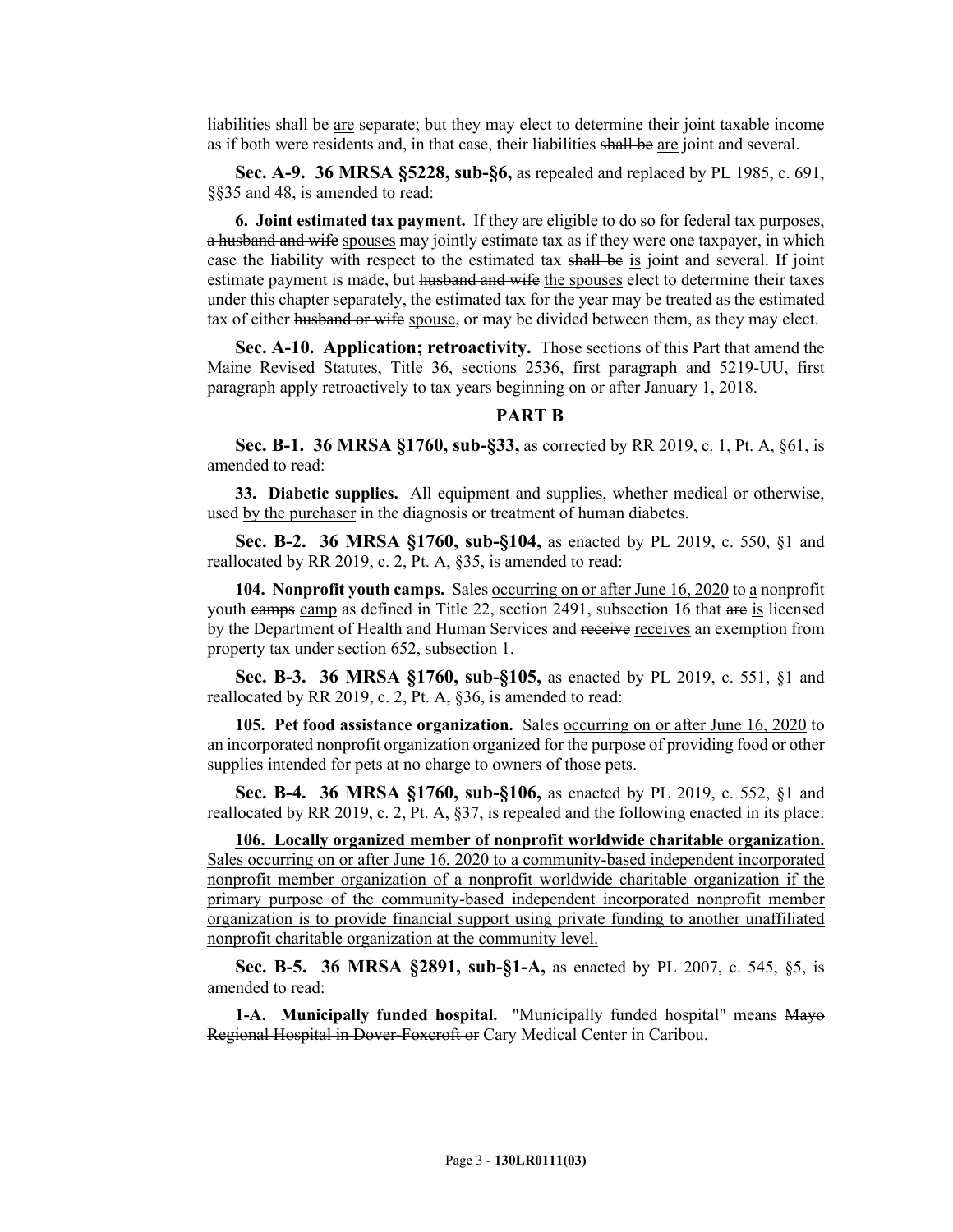**Sec. B-6. PL 2019, c. 550, §3** is repealed.

**Sec. B-7. PL 2019, c. 551, §3** is repealed.

**Sec. B-8. PL 2019, c. 552, §3** is repealed.

**Sec. B-9. Retroactivity.** Those sections of this Part that amend the Maine Revised Statutes, Title 36, section 1760, subsections 104 and 105 and that repeal and replace Title 36, section 1760, subsection 106 apply retroactively to sales occurring on or after June 16, 2020. Those sections of this Part that repeal Public Law 2019, chapter 550, section 3; Public Law 2019, chapter 551, section 3; and Public Law 2019, chapter 552, section 3 apply retroactively to October 1, 2019.

#### **PART C**

## **Sec. C-1. 36 MRSA §310, sub-§5** is enacted to read:

**5. Confidentiality.** Copies of the qualifying examination and individual examination results are confidential and are not a public record as defined in Title 1, section 402, subsection 3.

**Sec. C-2. 36 MRSA §694, sub-§2, ¶C,** as amended by PL 2007, c. 627, §26, is further amended to read:

C. In the case of a municipality that has one or more tax increment financing districts authorized pursuant to Title 30‑A, chapter 206, subchapter 1 and effective under Title 30‑A, section 5226, subsection 3 prior to April 1, 2008 or authorized pursuant to Title 30‑A, former chapter 207 and effective under Title 30-A, former section 5253, subsection 1, paragraph F, prior to April 1, 2008, the applicable percentage with respect to TIF exempt business equipment is 50% plus a percentage amount equal to the percentage amount, if any, by which the municipal tax increment percentage for the tax increment financing district in which the TIF exempt business equipment is located exceeds 50%. This paragraph applies only when it will result in a greater percentage of reimbursement for the TIF exempt business equipment than would be provided under the greater of paragraph A or B and the reimbursement has been used to fund a development program pursuant to Title 30-A, section 5224.

**Sec. C-3. 36 MRSA §2726, sub-§1,** as amended by PL 1989, c. 508, §15, is further amended to read:

**1. Returns.** The State Tax Assessor shall prescribe and make available the required tax return. All owners of more than 500 acres of forested land, whether or not that land is commercial forest land, shall complete and file tax returns with the State Tax Assessor no later than February 1st. Taxpayer identification numbers included on the return required by this subsection are confidential and are not a public record for purposes of Title 1, chapter 13.

#### **PART D**

**Sec. D-1. 36 MRSA §173, sub-§1,** as enacted by PL 1985, c. 691, §4, is amended to read:

**1. Request and issuance of warrant.** If the taxpayer does not make payment as demanded pursuant to section 171, the State Tax Assessor may file in the office of the clerk